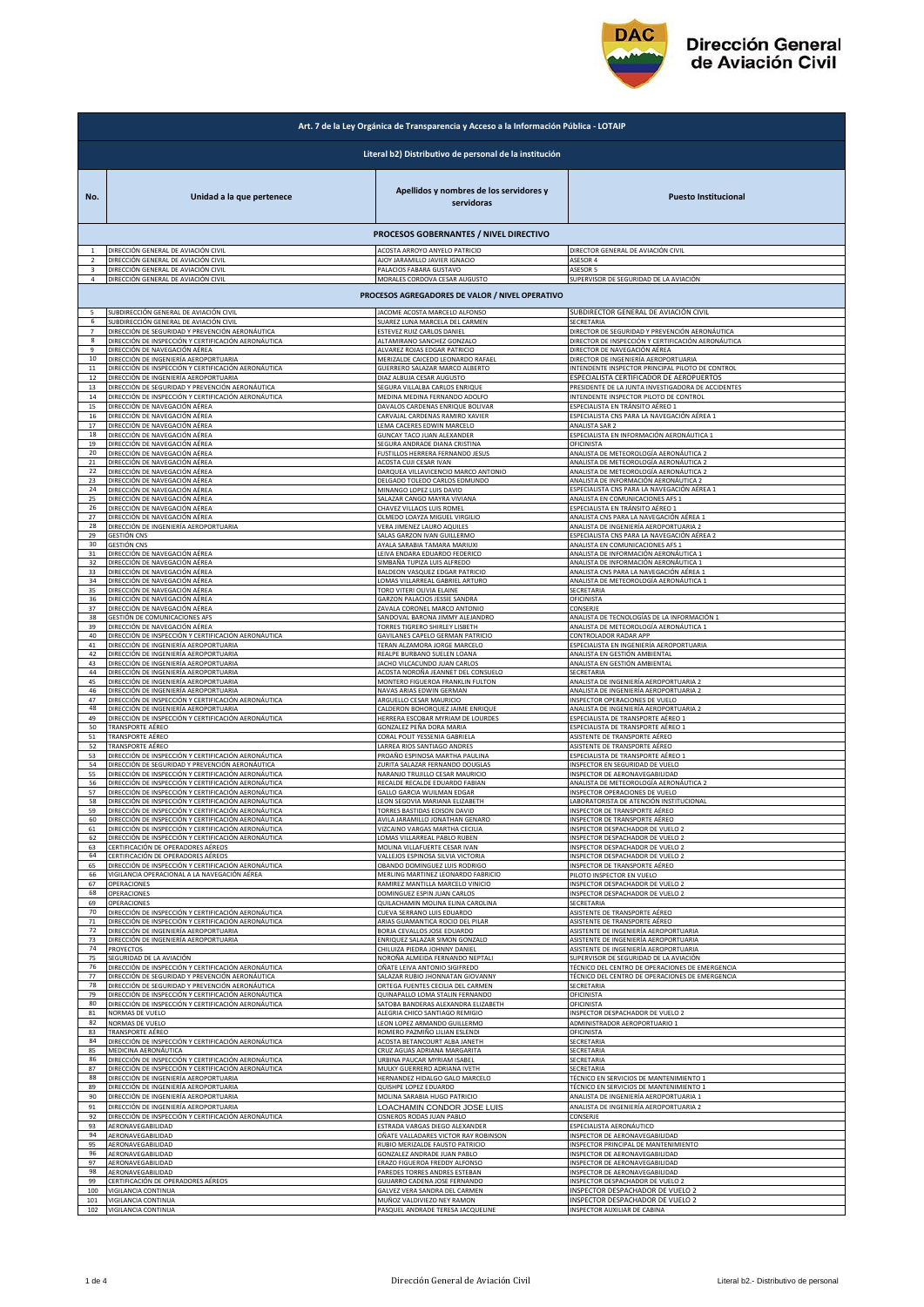

| Art. 7 de la Ley Orgánica de Transparencia y Acceso a la Información Pública - LOTAIP |                                                     |                                                            |                                                  |  |  |
|---------------------------------------------------------------------------------------|-----------------------------------------------------|------------------------------------------------------------|--------------------------------------------------|--|--|
| Literal b2) Distributivo de personal de la institución                                |                                                     |                                                            |                                                  |  |  |
| No.                                                                                   | Unidad a la que pertenece                           | Apellidos y nombres de los servidores y<br>servidoras      | <b>Puesto Institucional</b>                      |  |  |
| 103                                                                                   | VIGILANCIA CONTINUA                                 | JIMENEZ HERNANDEZ CARLOS HUMBERTO                          | ANALISTA DE OPERACIONES DE VUELO                 |  |  |
| 104                                                                                   | LICENCIAS AERONÁUTICAS                              | ROJAS VELASCO HECTOR VINICIO                               | INSPECTOR OPERACIONES DE VUELO                   |  |  |
| 105                                                                                   | AERONAVEGABILIDAD                                   | PILLIZA CHICAIZA GERMAN GUSTAVO                            | INSPECTOR DE AERONAVEGABILIDAD                   |  |  |
| 106                                                                                   | AERONAVEGABILIDAD                                   | ROCHA VITERI WILSON RAMIRO                                 | INSPECTOR DE AERONAVEGABILIDAD                   |  |  |
| 107                                                                                   | CERTIFICACIÓN DE OPERADORES AÉREOS                  | ACOSTA CUJI CARLOS JULIO                                   | INSPECTOR OPERACIONES DE VUELO                   |  |  |
| 108                                                                                   | DIRECCIÓN DE NAVEGACIÓN AÉREA                       | SOTO ORTIZ JUAN FRANCISCO                                  | ESPECIALISTA EN TRÁNSITO AÉREO 1                 |  |  |
| 109                                                                                   | AERONAVEGABILIDAD                                   | SANTAMARIA MONTENEGRO GERARDO MANUEL                       | ESPECIALISTA AERONÁUTICO                         |  |  |
| 110                                                                                   | LICENCIAS AERONÁUTICAS                              | CAICEDO LARA ROXANA DOLORES                                | INSPECTOR DESPACHADOR DE VUELO 2                 |  |  |
| 111                                                                                   | LICENCIAS AERONÁUTICAS                              | HIDALGO PROAÑO OSWALDO MAURICIO                            | INSPECTOR DESPACHADOR DE VUELO 2                 |  |  |
| 112                                                                                   | CERTIFICACIÓN DE OPERADORES AÉREOS                  | FERNANDEZ GONZALEZ JORGE EDISON                            | INSPECTOR DESPACHADOR DE VUELO 2                 |  |  |
| 113                                                                                   | CERTIFICACIÓN DE OPERADORES AÉREOS                  | CATOTA TORRES LUIS WILKIR                                  | INSPECTOR DESPACHADOR DE VUELO 2                 |  |  |
| 114                                                                                   | VIGILANCIA OPERACIONAL A LA NAVEGACIÓN AÉREA        | VALENCIA ARMAS VICENTE FERNANDO                            | ANALISTA CNS PARA LA NAVEGACIÓN AÉREA 1          |  |  |
| 115                                                                                   | VIGILANCIA OPERACIONAL A LA NAVEGACIÓN AÉREA        | MARCILLO DUQUE WALTER PATRICIO                             | TÉCNICO DE INSPECCIÓN EN VUELO                   |  |  |
| 116                                                                                   | VIGILANCIA OPERACIONAL A LA NAVEGACIÓN AÉREA        | PEREZ YEPEZ VICTOR HUGO                                    | TÉCNICO DE INSPECCIÓN EN VUELO                   |  |  |
| 117                                                                                   | VIGILANCIA OPERACIONAL A LA NAVEGACIÓN AÉREA        | LEGARDA GONZALEZ WENDY PATRICIA                            | INSPECTOR DE AERÓDROMO                           |  |  |
| 118                                                                                   | VIGILANCIA OPERACIONAL A LA NAVEGACIÓN AÉREA        | LOPEZ ROMERO FRANCISCO SEBASTIAN                           | INSPECTOR PRINCIPAL DE MANTENIMIENTO             |  |  |
| 119                                                                                   | VIGILANCIA OPERACIONAL A LA NAVEGACIÓN AÉREA        | HERRERA PROAÑO CARLOS ALBERTO                              | INSPECTOR PRINCIPAL DE MANTENIMIENTO             |  |  |
| 120                                                                                   | AERONAVEGABILIDAD                                   | AVILA ZARATE EDISON JAVIER                                 | INSPECTOR DESPACHADOR DE VUELO 2                 |  |  |
| 121                                                                                   | VIGILANCIA CONTINUA                                 | MORA HERRERA JOSE DAVID                                    | INSPECTOR OPERACIONES DE VUELO                   |  |  |
| 122                                                                                   | CERTIFICACIÓN DE AEROPUERTOS                        | CEVALLOS ALOMIA GALO EFRAIN                                | ESPECIALISTA EN TRÁNSITO AÉREO 1                 |  |  |
| 123                                                                                   | CERTIFICACIÓN DE AEROPUERTOS                        | PAREDES ZAMBRANO JOSE ANIBAL                               | ESPECIALISTA AVSEC 1                             |  |  |
| 124                                                                                   | CERTIFICACIÓN DE AEROPUERTOS                        | CADENA ORTIZ HECTOR FERNANDO                               | ANALISTA DE GESTIÓN AMBIENTAL                    |  |  |
| 125                                                                                   | CERTIFICACIÓN DE AEROPUERTOS                        | BAQUERO FLORES LUIS EDWIN ALEJANDRO                        | INTENDENTE INSPECTOR PRINCIPAL PILOTO DE CONTROL |  |  |
| 126                                                                                   | CERTIFICACIÓN DE AEROPUERTOS                        | MORAN LEYSER EDGAR RENE FELIX                              | INTENDENTE INSPECTOR PRINCIPAL PILOTO DE CONTROL |  |  |
| 127                                                                                   | <b>GESTIÓN CNS</b>                                  | SOTALIN SOTALIN HERNAN EDISON                              | ANALISTA CNS PARA LA NAVEGACIÓN AÉREA 1          |  |  |
| 128                                                                                   | GESTIÓN CNS                                         | ZUÑIGA JIBAJA JORGE ALFREDO                                | CONTROLADOR RADAR APP                            |  |  |
| 129                                                                                   | GESTIÓN DE TRÁNSITO AÉREO                           | VILLAVICENCIO ARMIJOS ALIS JOWANY                          | CONTROLADOR RADAR APP                            |  |  |
| 130                                                                                   | GESTIÓN DE TRÁNSITO AÉREO                           | RAMOS TAPIA CHRISTIAN ALEXIS                               | CONTROLADOR RADAR APP                            |  |  |
| 131                                                                                   | GESTIÓN DE TRÁNSITO AÉREO                           | VALLEJO NARVAEZ JOSE BOLIVAR                               | CONTROLADOR RADAR APP                            |  |  |
| 132                                                                                   | GESTIÓN DE TRÁNSITO AÉREO                           | BORJA HIDALGO LUIS GUSTAVO                                 | ESPECIALISTA EN TRÁNSITO AÉREO 1                 |  |  |
| 133                                                                                   | GESTIÓN DE TRANSITO AÉREO                           | VALENCIA TACO LUIS MARCELO                                 | ESPECIALISTA EN TRÁNSITO AÉREO 1                 |  |  |
| 134                                                                                   | GESTIÓN DE TRÁNSITO AÉREO                           | VALENCIA GUERRERO CARLOS GUSTAVO                           | ESPECIALISTA EN TRÁNSITO AÉREO 1                 |  |  |
| 135                                                                                   | SEGURIDAD DE LA AVIACIÓN                            | RUEDA ROSERO KARINA ESTEFANIA                              | SUPERVISOR DE SEGURIDAD DE LA AVIACIÓN           |  |  |
| 136                                                                                   | SEGURIDAD DE LA AVIACIÓN                            | AGUIRRE CARRERA LISSET ALEXANDRA                           | SUPERVISOR DE SEGURIDAD DE LA AVIACIÓN           |  |  |
| 137                                                                                   | SEGURIDAD DE LA AVIACIÓN                            | MIRANDA ORELLANA BORIS DANILO                              | AGENTE DE SEGURIDAD DE LA AVIACIÓN               |  |  |
| 138                                                                                   | SEGURIDAD DE LA AVIACIÓN                            | TORRES ZAMBRANO ALFREDO NICOLAS                            | AGENTE DE SEGURIDAD DE LA AVIACIÓN               |  |  |
| 139                                                                                   | SEGURIDAD DE LA AVIACIÓN                            | ZAVALA OÑA CRISTINA MAGDALENA                              | AGENTE DE SEGURIDAD DE LA AVIACIÓN               |  |  |
| 140                                                                                   | SEGURIDAD DE LA AVIACIÓN                            | DOMINGUEZ SUAREZ JULIO DENNYS                              | AGENTE DE SEGURIDAD DE LA AVIACIÓN               |  |  |
| 141                                                                                   | SEGURIDAD DE LA AVIACIÓN                            | PINCHA TOAPANTA JORGE ANIBAL                               | AGENTE DE SEGURIDAD DE LA AVIACIÓN               |  |  |
| 142                                                                                   | SEGURIDAD DE LA AVIACIÓN                            | CHUSIN VILLALBA CARLOS ARTURO                              | AGENTE DE SEGURIDAD DE LA AVIACIÓN               |  |  |
| 143                                                                                   | SEGURIDAD DE LA AVIACIÓN                            | ROMERO ROSALES CRISTIAN RODOLFO                            | SUPERVISOR DE SEGURIDAD DE LA AVIACIÓN           |  |  |
| 144                                                                                   | SEGURIDAD DE LA AVIACIÓN                            | VILLACIS DOMINGUEZ SUSANA ELIZABETH                        | PARVULARIO DE CENTRO INFANTIL                    |  |  |
| 145                                                                                   | GESTIÓN DE METEOROLOGÍA AERONÁUTICA                 | ORBE VELASTEGUI NIKITH ALEXANDER                           | ANALISTA DE METEOROLOGÍA AERONÁUTICA 2           |  |  |
| 146                                                                                   | CERTIFICACIÓN DE OPERADORES AÉREOS                  | SANTOS ASTUDILLO GENOVEVA LEONOR                           | INSPECTOR OPERACIONES DE VUELO                   |  |  |
| 147                                                                                   | DIRECCIÓN DE INSPECCIÓN Y CERTIFICACIÓN AERONÁUTICA | FUERTES PAZMIÑO DIEGO ORLANDO                              | ANALISTA DE INGENIERÍA AEROPORTUARIA 1           |  |  |
| 148                                                                                   | DIRECCIÓN DE INSPECCIÓN Y CERTIFICACIÓN AERONÁUTICA | MONTERO FIGUEROA IRMA JANET                                | ESPECIALISTA DE TRANSPORTE AÉREO 1               |  |  |
| 149                                                                                   | DIRECCIÓN DE CERTIFICACIÓN DOCUMENTACIÓN Y ARCHIVO  | CERON CHAFUELAN WILLIAM RONALD<br>PROCESOS DESCONCENTRADOS | ANALISTA DOCUMENTACIÓN Y ARCHIVO 2               |  |  |
| 150                                                                                   | DIRECCIÓN REGIONAL I                                | ISCH SOLINES MARCELO XAVIER                                | DIRECTOR REGIONAL                                |  |  |
| 151                                                                                   | DIRECCIÓN REGIONAL II                               | CALDERON ALVAREZ KATHERINE VICTORIA                        | DIRECTOR REGIONAL                                |  |  |
| 152                                                                                   | DIRECCIÓN REGIONAL III                              | AVILA CHAVEZ JUAN CARLOS                                   | DIRECTOR REGIONAL                                |  |  |
| 153                                                                                   | DIRECCIÓN DE EMPRESAS                               | DAZA ANCHUNDIA GONZALO ALEJANDRO                           | DIRECTOR DE EMPRESA DGAC                         |  |  |
| 154                                                                                   | DIRECCIÓN ESCUELA TÉCNICA DE AVIACIÓN CIVIL         | CHOEZ CHOEZ LUIS ORLANDO                                   | DIRECTOR DE LA ESCUELA TÉCNICA DE AVIACIÓN CIVIL |  |  |
| 155                                                                                   | INSPECCIÓN Y CERTIFICACIÓN AERONÁUTICA RII          | BASTIDAS CHAMORRO RICARDO SECUNDINO                        | INTENDENTE INSPECTOR PILOTO DE CONTROL           |  |  |
| 156                                                                                   | INSPECCIÓN Y CERTIFICACIÓN AERONÁUTICA RII          | JATIVA CUASPUD HECTOR CRISTOBAL                            | INTENDENTE INSPECTOR PILOTO DE CONTROL           |  |  |
| 157                                                                                   | INSPECCIÓN Y CERTIFICACIÓN AERONÁUTICA RII          | PUGA BENALCAZAR CARLOS PATRICIO                            | INTENDENTE INSPECTOR PILOTO DE CONTROL           |  |  |
| 158                                                                                   | INSPECCIÓN Y CERTIFICACIÓN AERONÁUTICA RII          | ILLESCAS SANCHEZ VICENTE XAVIER                            | INTENDENTE INSPECTOR PILOTO DE CONTROL           |  |  |
| 159                                                                                   | AEROPUERTO SHELL                                    | CRUZ MONTENEGRO DIOGENES PAUL                              | INTENDENTE INSPECTOR PILOTO DE CONTROL           |  |  |
| 160                                                                                   | INSPECCIÓN Y CERTIFICACIÓN AERONÁUTICA RI           | COELLO NEACATO CRISTHIAN XAVIER                            | INTENDENTE INSPECTOR PILOTO DE CONTROL           |  |  |
| 161                                                                                   | INSPECCIÓN Y CERTIFICACIÓN AERONÁUTICA RI           | TERAN ANGULO HUGO ANIBAL                                   | INSPECTOR OPERACIONES DE VUELO                   |  |  |
| 162                                                                                   | JUZGADO DE INFRACCIONES AERONÁUTICAS RI             | PAREDES MARQUEZ MONICA PATRICIA                            | ESPECIALISTA EN INFRACCIONES AERONÁUTICAS        |  |  |
| 163                                                                                   | JUZGADO DE INFRACCIONES AERONÁUTICAS RI             | REYES CORDERO SANDRA MARIA DEL MAR                         | ESPECIALISTA EN INFRACCIONES AERONÁUTICAS        |  |  |
| 164                                                                                   | COORDINACIÓN ADMINISTRATIVA                         | HERNANDEZ JACOME YASMINA GUADALUPE                         | ANALISTA FINANCIERO 2                            |  |  |
| 165                                                                                   | ASESORÍA JURÍDICA RII                               | MARMOL AMPUERO JUAN JOSE                                   | ABOGADO 3                                        |  |  |
| 166                                                                                   | AEROPUERTO COCA                                     | TERAN ANGULO GERMAN OSWALDO                                | ANALISTA DE INFORMACIÓN AERONÁUTICA 1            |  |  |
| 167                                                                                   | AEROPUERTO QUITO                                    | LEON JATIVA ELIANA BEATRIZ                                 | OFICINISTA                                       |  |  |
| 168                                                                                   | AEROPUERTO QUITO                                    | CARRION CUEVA MARIANA DE JESUS                             | SECRETARIA                                       |  |  |
| 169                                                                                   | AEROPUERTO QUITO                                    | HERNANDEZ JATIVA MARIA GABRIELA                            | ASISTENTE DE TRANSPORTE AÉREO                    |  |  |
| 170                                                                                   | AEROPUERTO QUITO                                    | BAQUERO SILVA FABIAN MARCELO                               | INSPECTOR EN VUELO                               |  |  |
| 171                                                                                   | AEROPUERTO QUITO                                    | COX RICARDO NAPOLEON                                       | CONTROLADOR RADAR APP                            |  |  |
| 172                                                                                   | AEROPUERTO NUEVA LOJA                               | <b>TORRES RAZA WILSON STALIN</b>                           | ADMINISTRADOR AEROPORTUARIO 2                    |  |  |
| 173                                                                                   | SEGURIDAD Y PREVENCIÓN AERONÁUTICA RI               | BARRIGA DE LA VEGA DARWIN FRANCISCO                        | ESPECIALISTA AVSEC 1                             |  |  |
| 174                                                                                   | INSPECCIÓN Y CERTIFICACIÓN AERONÁUTICA RII          | VERDEZOTO VERDEZOTO JOE LUIS                               | INSPECTOR DESPACHADOR DE VUELO 2                 |  |  |
| 175                                                                                   | <b>AEROPUERTO DE GUAYAQUIL</b>                      | <b>JARAMILLO VALENCIA DIEGO RODRIGO</b>                    | CONTROLADOR RADAR APP                            |  |  |
| 176                                                                                   | AEROPUERTO DE GUAYAQUIL                             | ASPIAZU CALDERON ALLYSON YAZMIN                            | INSPECTOR DE AERÓDROMO                           |  |  |
| 177                                                                                   | AEROPUERTO DE GUAYAQUIL                             | MORALES VICUÑA FREDI JHOVANI                               | INSPECTOR DE AERÓDROMO                           |  |  |
| 178                                                                                   | NAVEGACIÓN AÉREA RI                                 | PAREDES SILVA JOSE LUIS                                    | ESPECIALISTA EN COMUNICACIONES AFS 1             |  |  |
| 179                                                                                   | RECURSOS HUMANOS RII                                | RADA LAURIDO JOHANNA PERPETUA                              | ANALISTA DE RECURSOS HUMANOS                     |  |  |
| 180                                                                                   | NAVEGACIÓN AÉREA RI                                 | GRANDE CONDOR FRANKLIN GONZALO                             | GUARDIÁN                                         |  |  |
| 181                                                                                   | NAVEGACIÓN AÉREA RI                                 | BOADA MONGE ANIBAL RODOLFO                                 | CONTROLADOR RADAR APP                            |  |  |
| 182                                                                                   | NAVEGACIÓN AÉREA RI                                 | RUALES NEIRA JUAN CARLOS                                   | ANALISTA EN COMUNICACIONES AFS 2                 |  |  |
| 183                                                                                   | NAVEGACIÓN AÉREA RI                                 | MEJIA ISCH HUGO ERNESTO                                    | CONTROLADOR DE AERÓDROMO 2                       |  |  |
| 184                                                                                   | NAVEGACIÓN AÉREA RI                                 | REYES GALLARDO JORGE ALEJANDRO                             | ANALISTA EN COMUNICACIONES AFS 1                 |  |  |
| 185                                                                                   | NAVEGACIÓN AÉREA RIII                               | ORBE VELASTEGUI JOSE TULIO                                 | ANALISTA DE METEOROLOGÍA AERONÁUTICA 1           |  |  |
| 186                                                                                   | INSPECCIÓN Y CERTIFICACIÓN AERONÁUTICA RII          | BRIONES ALCIVAR DAVID ALBERTO                              | INSPECTOR DE AERÓDROMO                           |  |  |
| 187                                                                                   | AEROPUERTO NUEVA LOJA                               | <b>SUAREZ LOPEZ EDISON RAUL</b>                            | INSPECTOR DESPACHADOR DE VUELO 1                 |  |  |
| 188                                                                                   | NAVEGACIÓN AÉREA RI                                 | CAMPOS VARGAS FRANKLIN PATRICIO                            | ANALISTA EN COMUNICACIONES AFS 1                 |  |  |
| 189                                                                                   | CAPACITACIÓN NACIONAL                               | SALAZAR CHAVEZ VICENTE MARCELO                             | INSTRUCTOR TÉCNICO DE CAPACITACIÓN AERONÁUTICA   |  |  |
| 190                                                                                   | CAPACITACIÓN INTERNACIONAL                          | LEIVA RAMOS JUAN CARLOS                                    | INSPECTOR DE SEGURIDAD DE LA AVIACIÓN            |  |  |
| 191                                                                                   | AEROPUERTO SHELL                                    | HARO SANCHEZ WILLIAMS GERMAN                               | AGENTE DE SEGURIDAD DE LA AVIACIÓN               |  |  |
| 192                                                                                   | <b>AEROPUERTO SHELL</b>                             | YEDRA MACHADO MARGOTH VICTORIA                             | CONTROLADOR DE AERÓDROMO 1                       |  |  |
| 193                                                                                   | <b>AEROPUERTO TAISHA</b>                            | BONILLA ANDRADE LESLY GABRIELA                             | CONTROLADOR DE AERÓDROMO 1                       |  |  |
| 194                                                                                   | CAPACITACIÓN INTERNACIONAL                          | MUÑOZ NAVAS JOSE AUGUSTO                                   | ESPECIALISTA TÉCNICO DE CAPACITACIÓN AERONÁUTICA |  |  |
| 195                                                                                   | CAPACITACIÓN INTERNACIONAL                          | GUERRA RENGIFO JUAN FRANCISCO                              | ANALISTA DE METEOROLOGÍA AERONÁUTICA 2           |  |  |
| 196                                                                                   | NAVEGACIÓN AÉREA RI                                 | SUAREZ LEON DARWIN FRANCISCO                               | CONTROLADOR RADAR APP                            |  |  |
| 197                                                                                   | AEROPUERTO CUENCA                                   | RIVERA PEREZ RODRIGO FERNANDO                              | ANALISTA DE METEOROLOGÍA AERONÁUTICA 1           |  |  |
| 198                                                                                   | INSPECCIÓN Y CERTIFICACIÓN AERONÁUTICA RII          | DARQUEA ORELLANA MARIA DEL PILAR                           | SECRETARIA                                       |  |  |
| 199                                                                                   | AEROPUERTO QUITO                                    | NUÑEZ CHACON JAVIER ALBERTO                                | ANALISTA DE METEOROLOGÍA AERONÁUTICA 1           |  |  |
| 200                                                                                   | CAPACITACIÓN NACIONAL                               | TULCAN ORMAZA IVAN ALFREDO                                 | CONTROLADOR RADAR APP                            |  |  |
| 201                                                                                   | CALIDAD Y MEJORA CONTINUA                           | ALVAREZ HERRERA JUAN CARLOS                                | ESPECIALISTA DE LICENCIAS AERONÁUTICAS           |  |  |
| 202                                                                                   | AEROPUERTO QUITO                                    | VEINTIMILLA CORTEZ LUIS EDUARDO                            | INSPECTOR DESPACHADOR DE VUELO 2                 |  |  |
| 203                                                                                   | INSPECCIÓN Y CERTIFICACIÓN AERONÁUTICA RI           | BEDON CHACON ERNESTO ANTONIO                               | INSPECTOR DE AERONAVEGABILIDAD                   |  |  |
|                                                                                       | 204 INSPECCIÓN Y CERTIFICACIÓN AERONÁUTICA RI       | FIALLOS PAZMIÑO EDGAR PATRICIO                             | INSPECTOR DESPACHADOR DE VUELO 2                 |  |  |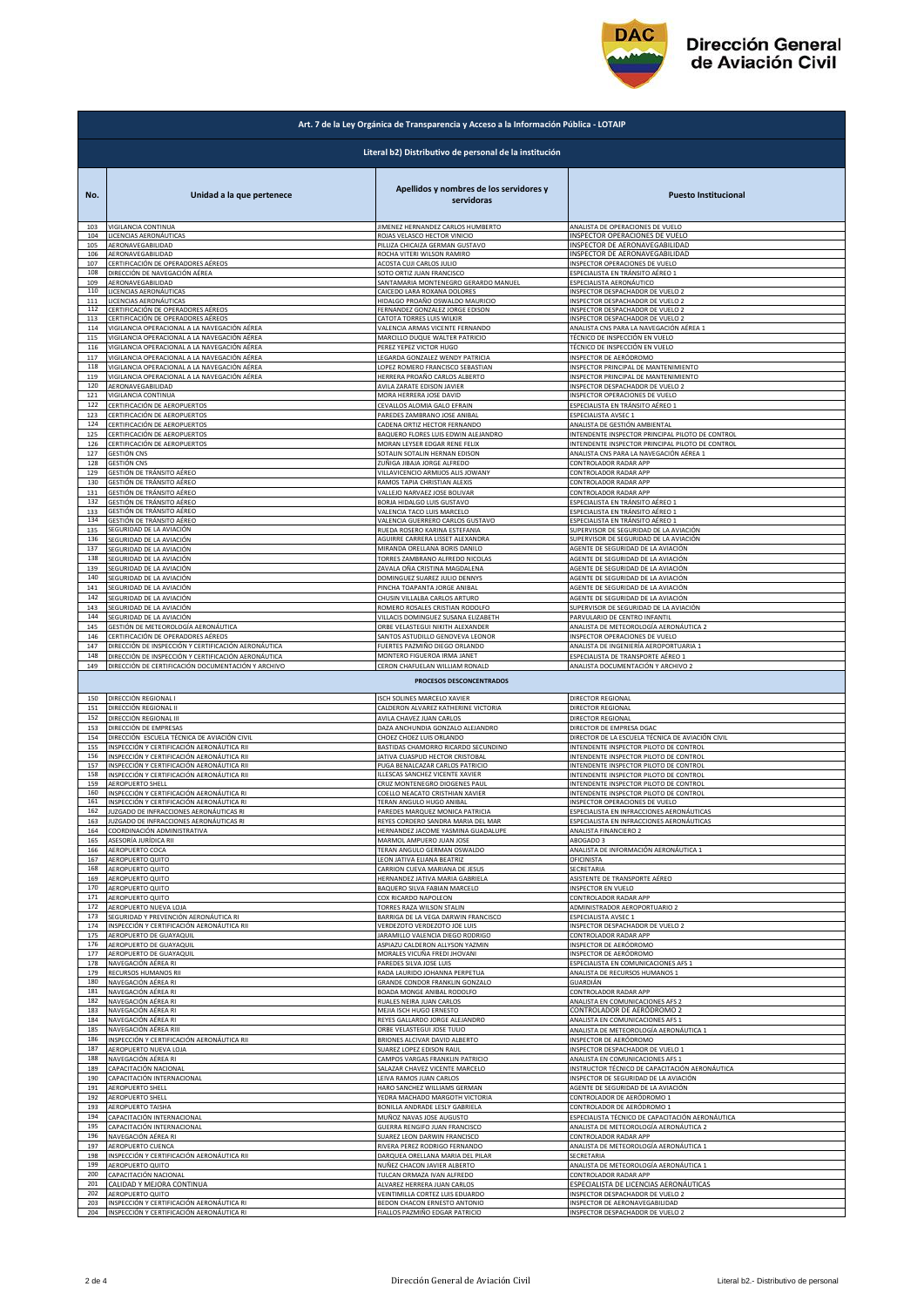

|                                                        | Art. 7 de la Ley Orgánica de Transparencia y Acceso a la Información Pública - LOTAIP |                                                                                            |                                                                         |  |  |
|--------------------------------------------------------|---------------------------------------------------------------------------------------|--------------------------------------------------------------------------------------------|-------------------------------------------------------------------------|--|--|
| Literal b2) Distributivo de personal de la institución |                                                                                       |                                                                                            |                                                                         |  |  |
| No.<br>205                                             | Unidad a la que pertenece<br>INSPECCIÓN Y CERTIFICACIÓN AERONÁUTICA RI                | Apellidos y nombres de los servidores y<br>servidoras<br>BARREZUETA MACIAS FREDDY AUSBERTO | <b>Puesto Institucional</b><br>ESPECIALISTA EN INGENIERÍA AEROPORTUARIA |  |  |
| 206                                                    | SERVICIO DE SALVAMENTO Y EXTINCIÓN DE INCENDIOS (SSEI)                                | PEÑAFIEL ARIAS GUSTAVO DARIO                                                               | BOMBERO AERONÁUTICO                                                     |  |  |
| 207                                                    | AEROPUERTO QUITO                                                                      | GRIJALVA NOROÑA FREDDY EDGARDO                                                             | ANALISTA DE INFORMACIÓN AERONÁUTICA 1                                   |  |  |
| 208                                                    | <b>AEROPUERTO TENA</b>                                                                | PEREZ HARO JAIME ROLANDO                                                                   | ANALISTA DE METEOROLOGÍA AERONÁUTICA 1                                  |  |  |
| 209                                                    | RECURSOS HUMANOS RII                                                                  | AVENDAÑO ARIAS ANA MERCEDES                                                                | ENFERMERA DE ATENCIÓN INSTITUCIONAL                                     |  |  |
| 210                                                    | AEROPUERTO QUITO                                                                      | QUISHPE FUERTES MAURICIO RAFAEL                                                            | ANALISTA DE INFORMACIÓN AERONÁUTICA 1                                   |  |  |
| 211                                                    | NAVEGACIÓN AÉREA RI                                                                   | SALAZAR CERDA JULIO EUCLIDES                                                               | INSPECTOR DE AERONAVEGABILIDAD                                          |  |  |
| 212                                                    | AEROPUERTO QUITO                                                                      | CHICA NOROÑA EDWIN RIGOBERTO                                                               | TÉCNICO CNS PARA LA NAVEGACIÓN AÉREA                                    |  |  |
| 213                                                    | INSPECCIÓN Y CERTIFICACIÓN AERONÁUTICA RII                                            | MARCILLO DELGADO ALIDA ALEXANDRA                                                           | SECRETARIA                                                              |  |  |
| 214                                                    | AEROPUERTO DE GUAYAQUIL                                                               | MORA VIVAR MARIO FERNANDO                                                                  | ANALISTA DE INFORMACIÓN AERONÁUTICA 1                                   |  |  |
| 215                                                    | SECRETARIA ACADÉMICA                                                                  | BASANTES ERAZO ANITA DEL PILAR                                                             | PARVULARIO DE CENTRO INFANTIL                                           |  |  |
| 216                                                    | RECURSOS HUMANOS RII                                                                  | VILLAMAR ROBALINO MERCY AUXILIADORA                                                        | PARVULARIO DE CENTRO INFANTIL                                           |  |  |
| 217                                                    | RECURSOS HUMANOS RII                                                                  | HIDROVO ENCALADA MARIELA LINDMILA                                                          | PARVULARIO DE CENTRO INFANTIL                                           |  |  |
| 218                                                    | SEGURIDAD Y PREVENCIÓN AERONÁUTICA RII                                                | ROMERO IMAICELA GILBERTO MANUEL                                                            | CONTROLADOR RADAR APP                                                   |  |  |
| 219                                                    | <b>FINANCIERO RI</b>                                                                  | GARCES MANCHENO PATRICIO ENRIQUE                                                           | ANALISTA FINANCIERO 3                                                   |  |  |
| 220                                                    | <b>FINANCIERO RI</b>                                                                  | GODOY GUALPAZ VIOLETA DEL ROSARIO                                                          | ASISTENTE FINANCIERO                                                    |  |  |
| 221                                                    | NAVEGACIÓN AÉREA RII                                                                  | MEJILLON ENRIQUEZ ROBERT ALBERTO                                                           | CONTROLADOR DE AERÓDROMO 2                                              |  |  |
| 222                                                    | ADMINISTRATIVO RII                                                                    | ESPARZA LOPEZ SANDRA KATHERINE                                                             | PARVULARIO DE CENTRO INFANTIL                                           |  |  |
| 223                                                    | RECURSOS HUMANOS RII                                                                  | GOMEZ ALEJANDRO CAROLINA AURORA                                                            | PARVULARIO DE CENTRO INFANTIL                                           |  |  |
| 224                                                    | COORDINACIÓN ADMINISTRATIVA                                                           | VALLE SONIA DEL CARMEN                                                                     | OFICINISTA                                                              |  |  |
| 225                                                    | ADMINISTRATIVO RII                                                                    | CONTRERAS CERVANTES NARCISA DEL CARMEN                                                     | OFICINISTA                                                              |  |  |
| 226                                                    | AEROPUERTO DE GUAYAQUIL                                                               | ZAMBRANO MOREIRA JACOB ELIAS                                                               | ESPECIALISTA EN TRÁNSITO AÉREO 1                                        |  |  |
| 227                                                    | AEROPUERTO QUITO                                                                      | ARCOS PEREZ JONI CAMILO                                                                    | CONTROLADOR RADAR APP                                                   |  |  |
| 228                                                    | NAVEGACIÓN AÉREA RI                                                                   | CABRERA YEPEZ JUAN VICENTE                                                                 | CONTROLADOR RADAR APP                                                   |  |  |
| 229                                                    | NAVEGACIÓN AÉREA RI                                                                   | PASTOR RODAS DIEGO PATRICIO                                                                | CONTROLADOR RADAR APP                                                   |  |  |
| 230                                                    | NAVEGACIÓN AÉREA RI                                                                   | ZURITA AGUILAR DANILO FABIAN                                                               | CONTROLADOR RADAR APP                                                   |  |  |
| 231                                                    | NAVEGACIÓN AÉREA RII                                                                  | GORDILLO TIRADO MAX LEONARDO                                                               | CONTROLADOR RADAR APP                                                   |  |  |
| 232                                                    | NAVEGACIÓN AÉREA RI                                                                   | PACHECO BELTRAN RIGOBERTO DAVID                                                            | CONTROLADOR RADAR APP                                                   |  |  |
| 233                                                    | NAVEGACIÓN AÉREA RI                                                                   | SANCAN BAQUE ISACIO PABLO                                                                  | CONTROLADOR RADAR APP                                                   |  |  |
| 234                                                    | AEROPUERTO QUITO                                                                      | BONILLA FRAGA EDDY XAVIER                                                                  | CONTROLADOR RADAR APP                                                   |  |  |
| 235                                                    | AEROPUERTO QUITO                                                                      | LOPEZ LOPEZ OSCAR PACIFICO                                                                 | CONTROLADOR RADAR APP                                                   |  |  |
| 236                                                    | NAVEGACIÓN AÉREA RI                                                                   | PILLAJO CAIZA GUSTAVO ALFREDO                                                              | CONTROLADOR RADAR APP                                                   |  |  |
| 237                                                    | AEROPUERTO QUITO                                                                      | BERMUDEZ PAZ LUIS ALBERTO                                                                  | CONTROLADOR RADAR APP                                                   |  |  |
| 238                                                    | NAVEGACIÓN AÉREA RI                                                                   | SANGUINO SUAREZ KLEVER FERNANDO                                                            | CONTROLADOR RADAR APP                                                   |  |  |
| 239                                                    | AEROPUERTO QUITO                                                                      | CARVAJAL CASTRO WASHINGTON AMILCAR                                                         | CONTROLADOR RADAR APP                                                   |  |  |
| 240                                                    | AEROPUERTO QUITO                                                                      | JARAMILLO OJEDA RICHARD IVAN                                                               | CONTROLADOR RADAR APP                                                   |  |  |
| 241                                                    | NAVEGACIÓN AÉREA RI                                                                   | MENDEZ GUERRERO MARCO PATRICIO                                                             | CONTROLADOR RADAR APP                                                   |  |  |
| 242                                                    | AEROPUERTO QUITO                                                                      | LANDETA MUÑOZ LENIN TITO                                                                   | CONTROLADOR RADAR APP                                                   |  |  |
| 243                                                    | NAVEGACIÓN AÉREA RI                                                                   | MOLINA SIMBAÑA CARLOS VINICIO                                                              | CONTROLADOR RADAR APP                                                   |  |  |
| 244                                                    | AEROPUERTO MANTA                                                                      | ZAMBRANO LOPEZ ADRIANO RAFAEL                                                              | ADMINISTRADOR AEROPORTUARIO 3                                           |  |  |
| 245                                                    | AEROPUERTO DE GUAYAQUIL                                                               | BALON ANASTACIO CESAR ANTONIO                                                              | CONTROLADOR RADAR APP                                                   |  |  |
| 246                                                    | AEROPUERTO DE GUAYAQUIL                                                               | REGATO CHANG FERNANDO ARTURO                                                               | CONTROLADOR RADAR APP                                                   |  |  |
| 247                                                    | AEROPUERTO DE GUAYAQUIL                                                               | CORONADO MARTINEZ ALEJANDRO ANDRES                                                         | CONTROLADOR RADAR APP                                                   |  |  |
| 248                                                    | AEROPUERTO DE GUAYAQUIL                                                               | ULLOA LARA EDGAR OSWALDO                                                                   | CONTROLADOR RADAR APP                                                   |  |  |
| 249                                                    | AEROPUERTO DE GUAYAQUIL                                                               | JURADO RIVERA SANTIAGO GIOVANNY                                                            | CONTROLADOR RADAR APP                                                   |  |  |
| 250                                                    | AEROPUERTO DE GUAYAQUIL                                                               | LUZARDO REMACHE JUAN CARLOS                                                                | CONTROLADOR RADAR APP                                                   |  |  |
| 251                                                    | AEROPUERTO DE GUAYAQUIL                                                               | ESPINOZA VERGARA JOHN GENARO                                                               | CONTROLADOR RADAR APP                                                   |  |  |
| 252                                                    | AEROPUERTO DE GUAYAQUIL                                                               | FREIRE NAVAS ELMER GIOVANNI                                                                | CONTROLADOR RADAR APP                                                   |  |  |
| 253                                                    | AEROPUERTO DE GUAYAQUIL                                                               | ESPINOZA MURILLO DENNY ALEX                                                                | CONTROLADOR RADAR APP                                                   |  |  |
| 254                                                    | AEROPUERTO DE GUAYAQUIL                                                               | MONTES CHUNGA EDUARDO MARCELO                                                              | CONTROLADOR RADAR APP                                                   |  |  |
| 255                                                    | AEROPUERTO DE GUAYAQUIL                                                               | POALASIN NARVAEZ JUAN FERNANDO                                                             | CONTROLADOR RADAR APP                                                   |  |  |
| 256                                                    | AEROPUERTO DE GUAYAQUIL                                                               | ROMERO VEINTIMILLA JORGE BOLIVAR                                                           | CONTROLADOR RADAR APP                                                   |  |  |
| 257<br>258                                             | AEROPUERTO MANTA                                                                      | YASELGA MANCHENO RAUL IVAN<br>PINARGOTE VASQUEZ CLEMENTE CRISTOBAL                         | CONTROLADOR RADAR APP                                                   |  |  |
| 259                                                    | AEROPUERTO DE GUAYAQUIL<br>AEROPUERTO DE GUAYAQUIL                                    | GUZMAN RUIZ LUIS ALFONSO                                                                   | CONTROLADOR RADAR APP<br>CONTROLADOR RADAR APP                          |  |  |
| 260                                                    | AEROPUERTO DE GUAYAQUIL                                                               | JARAMILLO NOGUERA GALO ALCIDES                                                             | CONTROLADOR RADAR APP                                                   |  |  |
| 261                                                    | AEROPUERTO DE GUAYAQUIL                                                               | PORTERO IGLESIAS JUAN CARLOS                                                               | CONTROLADOR RADAR APP                                                   |  |  |
| 262                                                    | AEROPUERTO DE GUAYAQUIL                                                               | LEON FRANCO LUIS CARLOS                                                                    | CONTROLADOR RADAR APP                                                   |  |  |
| 263                                                    | AEROPUERTO DE GUAYAQUIL                                                               | FRANCO YCAZA HARRY GABRIEL                                                                 | CONTROLADOR RADAR APP                                                   |  |  |
| 264                                                    | AEROPUERTO DE GUAYAQUIL                                                               | PUENTE SILVA HERNAN RICARDO                                                                | CONTROLADOR RADAR APP                                                   |  |  |
| 265                                                    | AEROPUERTO DE GUAYAQUIL                                                               | ARIAS HART JOSE ANTONIO                                                                    | CONTROLADOR RADAR APP                                                   |  |  |
| 266                                                    | AEROPUERTO DE GUAYAQUIL                                                               | MEJIA MARTINEZ MARCO VINICIO                                                               | CONTROLADOR RADAR APP                                                   |  |  |
| 267                                                    | AEROPUERTO DE GUAYAQUIL                                                               | CORONADO MARTINEZ ANGEL ALEJANDRO                                                          | CONTROLADOR RADAR APP                                                   |  |  |
| 268                                                    | AEROPUERTO DE GUAYAQUIL                                                               | RENDON MALDONADO EDUARDO ALFREDO                                                           | CONTROLADOR RADAR APP                                                   |  |  |
| 269                                                    | AEROPUERTO DE GUAYAQUIL                                                               | ESPINOZA ARELLANO EUGENIO ERASMO                                                           | CONTROLADOR RADAR APP                                                   |  |  |
| 270                                                    | AEROPUERTO DE GUAYAQUIL                                                               | TARIRA VELIZ LUIS CESAREO                                                                  | CONTROLADOR RADAR APP                                                   |  |  |
| 271                                                    | AEROPUERTO DE GUAYAQUIL                                                               | LEON VALLEJO JUAN CARLOS                                                                   | CONTROLADOR DE APROXIMACIÓN NO RADAR                                    |  |  |
| 272                                                    | AEROPUERTO DE GUAYAQUIL                                                               | ZHUNIO SARMIENTO MANUEL DAVID                                                              | ANALISTA DE METEOROLOGÍA AERONÁUTICA 1                                  |  |  |
| 273                                                    | AEROPUERTO MANTA                                                                      | IMBAQUINGO ERAZO MAURICIO RAFAEL                                                           | CONTROLADOR DE APROXIMACIÓN NO RADAR                                    |  |  |
| 274                                                    | AEROPUERTO DE GUAYAQUIL                                                               | DAVILA VIERA EMMA MARIA                                                                    | CONTROLADOR DE APROXIMACIÓN NO RADAR                                    |  |  |
| 275                                                    | AEROPUERTO DE GUAYAQUIL                                                               | RECALDE BAEZ PAULO CESAR                                                                   | CONTROLADOR DE APROXIMACIÓN NO RADAR                                    |  |  |
| 276                                                    | AEROPUERTO DE GUAYAQUIL                                                               | RAMIREZ PEREDO NATHALIE KRISTEL                                                            | CONTROLADOR DE APROXIMACIÓN NO RADAR                                    |  |  |
| 277                                                    | AEROPUERTO DE GUAYAQUIL                                                               | SANDOVAL PUGA SUSAN YOLANDA                                                                | CONTROLADOR DE APROXIMACIÓN NO RADAR                                    |  |  |
| 278                                                    | AEROPUERTO TACHINA (ESMERALDAS)                                                       | GUERRERO PORRAS FELIPE SEBASTIAN                                                           | CONTROLADOR DE APROXIMACIÓN NO RADAR                                    |  |  |
| 279                                                    | AEROPUERTO DE SANTA ROSA                                                              | RENDON SOLORZANO GALO ENRIQUE                                                              | CONTROLADOR DE APROXIMACIÓN NO RADAR                                    |  |  |
| 280                                                    | AEROPUERTO NUEVA LOJA                                                                 | TROYA HERRERA ANGEL MAURICIO                                                               | CONTROLADOR DE APROXIMACIÓN NO RADAR                                    |  |  |
| 281                                                    | AEROPUERTO NUEVA LOJA                                                                 | GUILCA BARRIGAS WALTER JOSELITO                                                            | CONTROLADOR DE APROXIMACIÓN NO RADAR                                    |  |  |
| 282                                                    | AEROPUERTO NUEVA LOJA                                                                 | PAREDES DURAN ROSARIO ALEJANDRA                                                            | AGENTE DE SEGURIDAD DE LA AVIACIÓN                                      |  |  |
| 283                                                    | AEROPUERTO SHELL                                                                      | PINEIDA LAZO WILLIAN SANDRO                                                                | CONTROLADOR DE APROXIMACIÓN NO RADAR                                    |  |  |
| 284                                                    | AEROPUERTO SHELL                                                                      | GRANDA SARANGO ALVARO HERNAN                                                               | CONTROLADOR DE APROXIMACIÓN NO RADAR                                    |  |  |
| 285                                                    | AEROPUERTO SHELL                                                                      | SOLANO VALLEJO WENDY MAYRA                                                                 | CONTROLADOR DE APROXIMACIÓN NO RADAR                                    |  |  |
| 286                                                    | AEROPUERTO SHELL                                                                      | OÑATE LOPEZ LUIS BERNARDO                                                                  | CONTROLADOR DE APROXIMACIÓN NO RADAR                                    |  |  |
| 287                                                    | AEROPUERTO SHELL                                                                      | YANDUN AGUILAR MARLON FERNANDO                                                             | CONTROLADOR DE APROXIMACIÓN NO RADAR                                    |  |  |
| 288                                                    | AEROPUERTO SHELL                                                                      | MARTINEZ RODRIGUEZ ALEXANDRA KATHERINE                                                     | AGENTE DE SEGURIDAD DE LA AVIACIÓN                                      |  |  |
| 289                                                    | AEROPUERTO SAN CRISTÓBAL                                                              | RAMIREZ DUARTE FABIAN ARTURO                                                               | CONTROLADOR DE APROXIMACIÓN NO RADAR                                    |  |  |
| 290                                                    | AEROPUERTO SAN CRISTÓBAL                                                              | MACIAS ROJAS JOSE LUIS                                                                     | CONTROLADOR DE APROXIMACIÓN NO RADAR                                    |  |  |
| 291<br>292                                             | AEROPUERTO BALTRA                                                                     | MURILLO ARMIJOS JUAN FRANCISCO                                                             | CONTROLADOR DE APROXIMACIÓN NO RADAR                                    |  |  |
| 293                                                    | CAPACITACIÓN NACIONAL                                                                 | ARTEAGA MEDRANO RAFAEL ELICEO                                                              | ESPECIALISTA TÉCNICO DE CAPACITACIÓN AERONÁUTICA                        |  |  |
|                                                        | AEROPUERTO LATACUNGA                                                                  | VALLEJO MOSQUERA DARWIN AURELIO                                                            | ADMINISTRADOR AEROPORTUARIO 3                                           |  |  |
| 294                                                    | RECURSOS HUMANOS RII                                                                  | VALDEZ CORDOVA PIEDAD DEL CARMEN                                                           | ANALISTA FINANCIERO 3                                                   |  |  |
| 295                                                    | ADMINISTRATIVO RII                                                                    | JADAN LOZANO EGMA ROSARIO                                                                  | ANALISTA ADMINISTRATIVO 3                                               |  |  |
| 296                                                    | <b>FINANCIERO RI</b>                                                                  | SISALEMA MASAQUIZA MARIA TERESA                                                            | ANALISTA FINANCIERO 2                                                   |  |  |
| 297                                                    | NAVEGACIÓN AÉREA RI                                                                   | PONCE VELASTEGUI EDGAR ALAN                                                                | CONTROLADOR DE AERÓDROMO 2                                              |  |  |
| 298                                                    | AEROPUERTO QUITO                                                                      | BETANCOURT CHICA EDISON ARMANDO                                                            | CONTROLADOR DE AERÓDROMO 2                                              |  |  |
| 299                                                    | AEROPUERTO QUITO                                                                      | GARZON ULLAGUARI MAYRA MIRELLA                                                             | CONTROLADOR DE AERÓDROMO 2                                              |  |  |
| 300                                                    | AEROPUERTO QUITO                                                                      | CLAVIJO VILLAVICENCIO EDWIN GONZALO                                                        | ANALISTA CNS PARA LA NAVEGACIÓN AÉREA 1                                 |  |  |
| 301                                                    | NAVEGACIÓN AÉREA RI                                                                   | CURAY PANCHI CRISTIAN EDUARDO                                                              | CONTROLADOR DE AERÓDROMO 2                                              |  |  |
| 302                                                    | AEROPUERTO QUITO                                                                      | PASQUEL GALINDO JUAN CARLOS                                                                | CONTROLADOR DE AERÓDROMO 2                                              |  |  |
| 303                                                    | AEROPUERTO MANTA                                                                      | LLIVE TITUAÑA DANY SANTIAGO                                                                | CONTROLADOR DE AERÓDROMO 2                                              |  |  |
| 304                                                    | AEROPUERTO QUITO                                                                      | ALVAREZ LARA LILIANA PATRICIA                                                              | CONTROLADOR DE AERÓDROMO 2                                              |  |  |
| 305                                                    | AEROPUERTO DE GUAYAQUIL                                                               | POZO CORREA CARLOS DAVID                                                                   | CONTROLADOR DE AERÓDROMO 2                                              |  |  |
| 306                                                    | AEROPUERTO DE GUAYAQUIL                                                               | PEREZ VERA FRANKLIN                                                                        | TÉCNICO CNS PARA LA NAVEGACIÓN AÉREA                                    |  |  |
| 307                                                    | AEROPUERTO DE GUAYAQUIL                                                               | RODRIGUEZ VILLON WALTER REINALDO                                                           | INSPECTOR DE AERÓDROMO                                                  |  |  |
|                                                        |                                                                                       |                                                                                            |                                                                         |  |  |